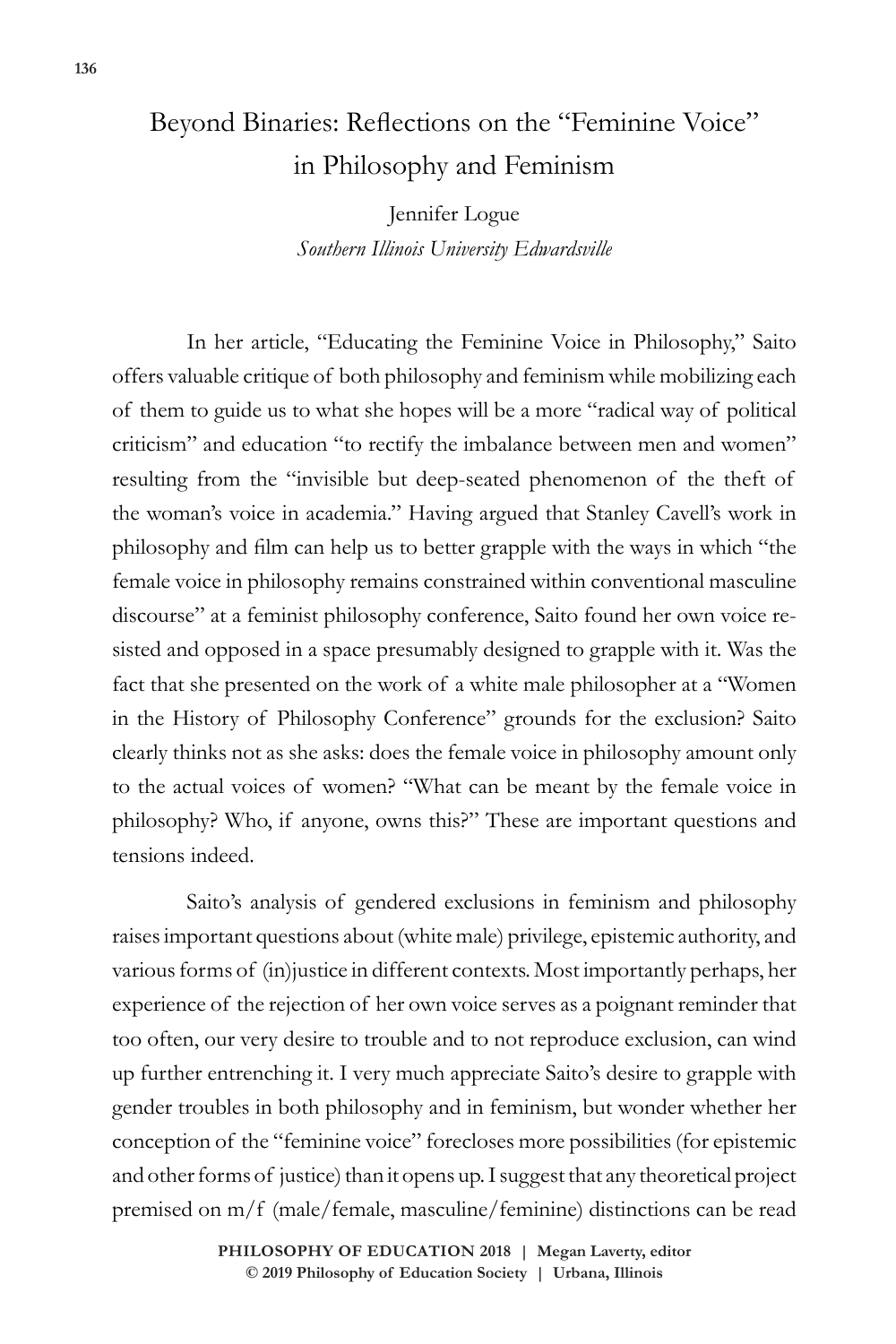as a form of "erotophobia" that gives heterosexuality silent privilege, and risks further entrenching the very power relations we seek to disrupt.<sup>1</sup>

In this short space I hope to highlight important tensions with mobilizing a conception of "the feminine voice," not just for philosophy and feminism but, perhaps even more urgently, in the context of the Me Too movement. I suggest that swerving out of analysis of binary sex/gender (identified by m/f distinctions) and into analysis of the erotics of (un)knowing might provide a more promising place from which to address gender trouble in philosophy, feminism, and social justice projects in general. Finally, I want to invite reflection on whether a shift in focus from a gendered conception of the feminine voice onto the non-sexed and non-gendered but highly erogenous zone of the ear may provide an avenue through which we can learn to attend not to "a different voice" but to differences that exceed our own perception and experience.<sup>2</sup>

I want to read Saito's critique of masculinist, male dominated philosophy and her critique of exclusionary feminism in the academy as an attempt to get us out of "the epistemological straight jacket of essentialist vs. constructivist accounts"<sup>3</sup> of gender. I want to read her desire for a conception of the "feminine voice that retains the biological difference and yet does not assimilate it into gender distinction" as an attempt to mobilize elements of both essentialist and constructivist feminisms, an attempt to render the category of "the feminine" less exclusive than it may at first appear. However, while both essentialist and constructivist feminisms have done important work (like, for example, establishing sexual harassment policies and recognizing the role an ethic of care can play in determining moral responsibility) both, it seems to me, can wind up reproducing the very hierarchies they seek to disrupt. For, just what are these "fated biological origins" of which Saito writes? Is it genitals? Chromosomes? Hormones? Something else? What if it turns out that our ideas about the nature of biological sex are themselves cultural and as misguided as early ideas that the earth was flat? Where exactly do trans, intersex, and gender nonbinary people figure in to Saito's privileging of the notion of the feminine?

I worry that this conception of the feminine voice eclipses our ability to see and hear and respond to the calls of the undocumented, the working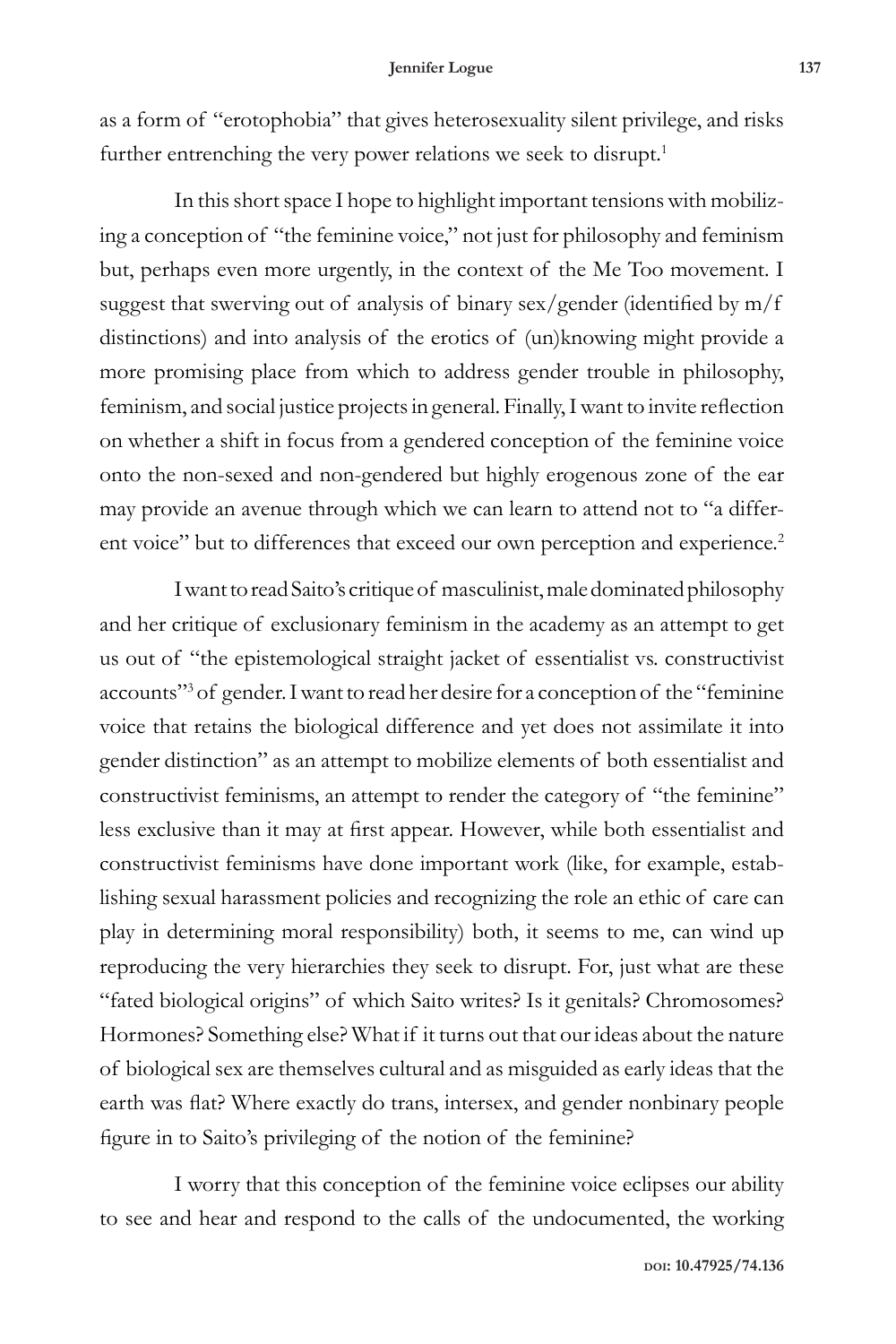class, people of color, and other others that have been pushed to the margins, participating on the periphery of male dominated philosophy and (essentialist white middle class) feminism(s). For many, working to educate the feminine voice (and feminism in general) may not seem like a promising ally, for it erases other classes of difference and "middle ranges of agency that are nonbinary;"<sup>4</sup> we neglect other central differences and wind up insisting on heterosexuality as a core concept, as the reference point for all thought on sexuality.

I think perhaps the Me Too movement might be read as a politicized example of "the release of the feminine voice" Saito is after in philosophy and might provide an instructive example of the way in which it is in itself exclusive. I find it important to note that many, if not most, of my students are surprised to find out that an African American, Tarana Burke, founded the Me Too movement in 2006 in Alabama to help survivors of sexual violence, particularly young women of color from low wealth communities, find pathways to healing. And yet, it was the voice of white wealthy Alyssa Milano that ignited the #metoo firestorm that brought national and global attention to the ubiquity of sexual assault in work and play.<sup>5</sup> I worry this new Me Too voice seems to have erased much of the work of Tarana Burke and other intersectional feminisms in the mainstream. What is it about (Saito's articulation of) "archetypes of the feminine" that seem so rigidly white, wealthy, and straight?

Part of the problem, perhaps, is that sexuality needs to be centered and read intersectionally alongside race, class, gender, etc., in analyses of disciplinary and other forms of exclusion. We need to identify all forms of power in play, with power not conceived as top down but as fluid and present in the middle ranges of agency (not only  $m/f$ , straight/gay). We need to reflect on whether terms we use to name injustice wind up reinforcing it. Within the Me Too movement, it seems that certain voices are finally being heard while others are not; and perhaps more importantly, it is unclear about what exactly it is that is expected of the *listeners* to these disclosures. The problem certainly can't be fixed through merely firing predators and moving on as if we have solved it. We need to be able to reckon with the precarious position of domestic servants, farm workers, incarcerated folks, trans communities of color, and so many